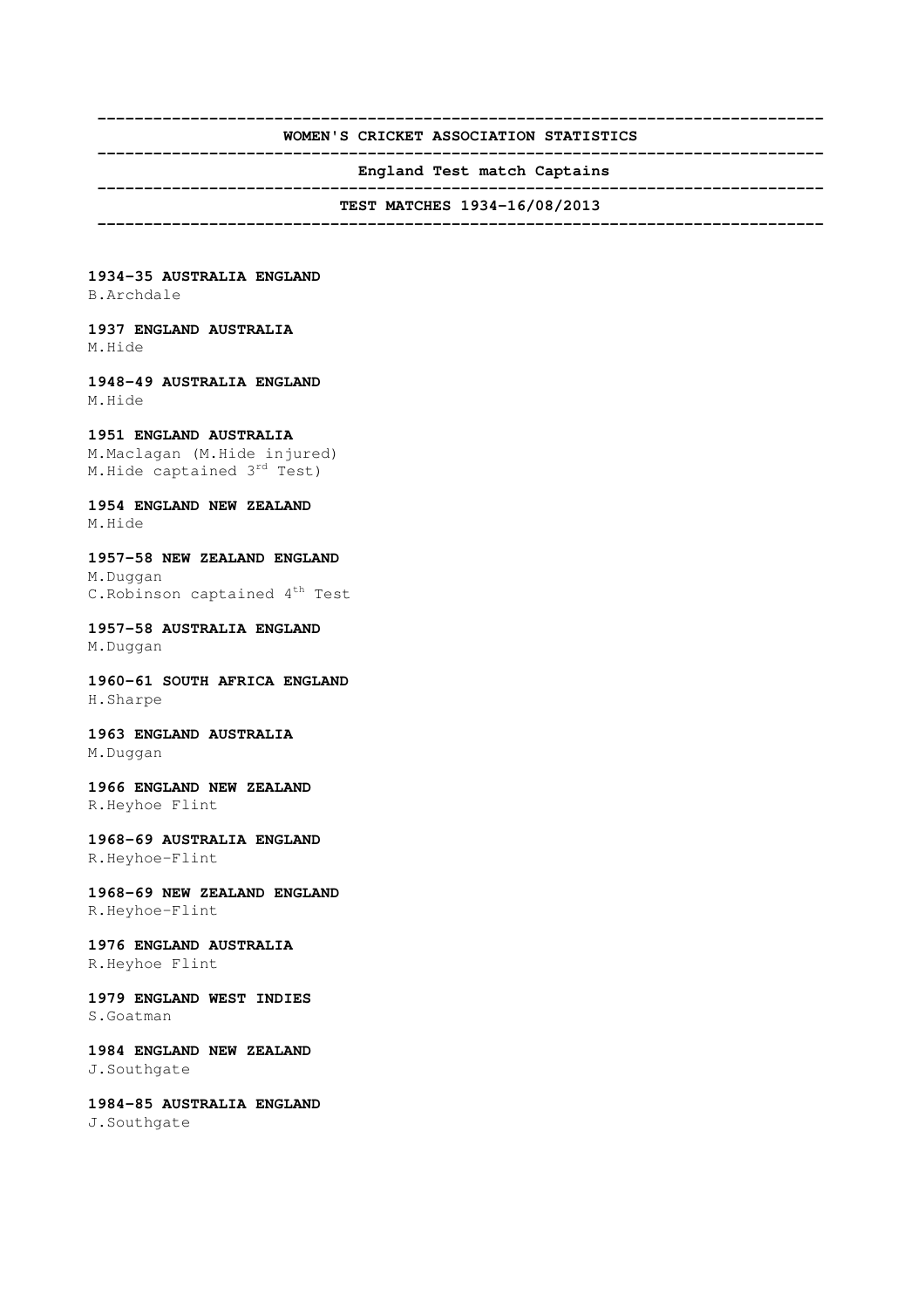**1986 ENGLAND INDIA**  C.Hodges

**1987 ENGLAND AUSTRALIA**  C.Hodges

**1991-92 NEW ZEALAND ENGLAND**  H.Plimmer

**1991-92 AUSTRALIA ENGLAND ONLY TEST**  H.Plimmer

**1995-96 INDIA ENGLAND** K.Smithies

**1996 ENGLAND NEW ZEALAND**  K.Smithies

**1998 ENGLAND AUSTRALIA**  K.Smithies

**1999 ENGLAND INDIA**  K.Smithies

**2001 ENGLAND AUSTRALIA** 

C.J.Connor

**2001-02 INDIA ENGLAND**  C.J.Connor

## **2002 ENGLAND INDIA**

C.J.Connor

**2002-03 AUSTRALIA ENGLAND**

C.J.Connor

**2003 ENGLAND AUSTRALIA** C.J.Connor

**2004 ENGLAND NEW ZEALAND**  C.J.Connor

**2005 ENGLAND AUSTRALIA**  C.J.Connor

**2005-06 INDIA ENGLAND**  C.M.Edwards

**2006 ENGLAND INDIA**  C.M.Edwards

**2007-08 AUSTRALIA ENGLAND**  C M Edwards

**2009 ENGLAND AUSTRALIA**  C M Edwards

**2010-11 AUSTRALIA ENGLAND**  C M Edwards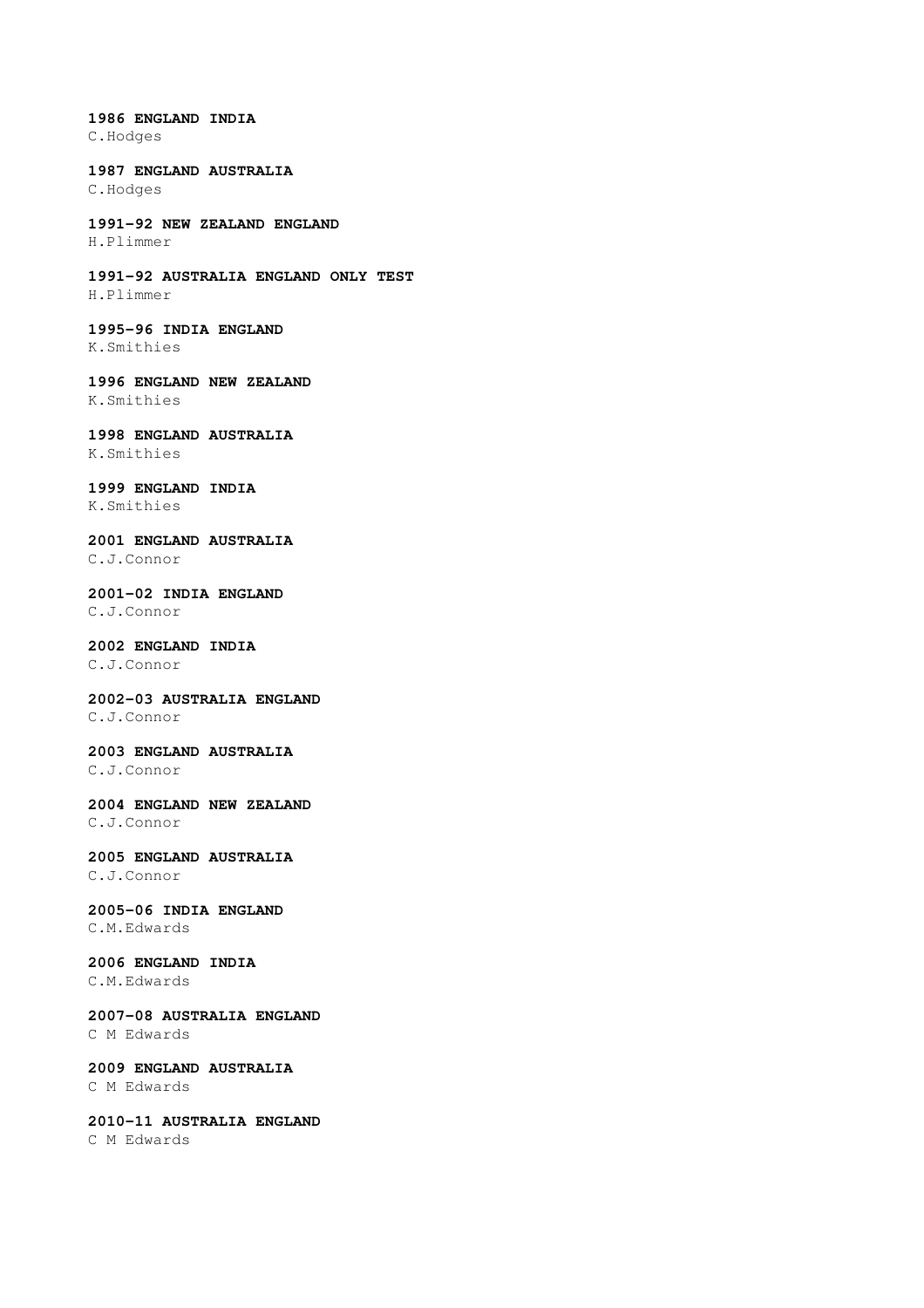**2013 ENGLAND AUSTRALIA**  C M Edwards **2013-14 AUSTRALIA ENGLAND**  C M Edwards **2014 ENGLAND INDIA**  C M Edwards

11/10/2014

```
1934-35 Helen Elizabeth.Archdale 'Betty' 
1951 Myrtle Ethel.Maclagen (1<sup>st</sup> and 2<sup>nd</sup> Test)Molly was the nominated Captain
Myrtle captained due to Molly's injury 
1951 Mary Edith Hide 'Molly' 
1937-1954 Mary.Edith.Hide 'Molly' 
1957-63 Mary Beatrice.Duggan 
1957 Mary Cecilia.Robinson captained 4<sup>th</sup> Test assumed Mary Duggan injured
1960-61 Helen MargaretSharpe (Tour to South Africa) Mary Duggan unavailable for 
Tour (later Griffiths) 
1966-76 Rachael.Heyhoe-Flint (nee Heyhoe) 
1976 Susan.Goatman 
1984-85 Janet Southgate nee Allen 
1986-87 Carole Ann.Hodges later Cornthwaite 
1991-92 Helen C.Plimmer 
1995-99 Karen.Smithies nee Hicken 
2001-05 Clare.Joanne.Connor 
2005 Charlotte.Marie.Edwards
```
### Betty Archdale England

**Full name** Helen Elizabeth Archdale **Born** August 21, 1907, Paddington, London **Died** January 11, 2000, Killara, Sydney, New South Wales, Australia (aged 92 years 143 days) **Major teams** England Women **Batting style** Right-hand bat

Helen Elizabeth Archdale, MBE, who died on January 11, 2000, aged 92, was captain of the pioneering England women's team that toured Australia and New Zealand in 1934-35. The tour did much both to raise the status of women's cricket and to heal some of the damage done to Anglo-Australian cricket relations by Bodyline two years earlier. Betty Archdale herself earned much of the credit: "...her forthright yet engaging personality made her a popular figure to whom the sizable Australian crowds responded warmly," according to Wisden Australia. She was also a capable batsman, who twice made important 32s in a low-scoring series that England won. Instead of leading England again on the planned 1939-40 tour, she was commissioned in the WRNS and, after the war, emigrated to Australia. There she switched from a career in law to education, becoming principal of Sydney University Women's College and then head of Abbotsleigh Girls School, where she introduced sex education - and cricket. Betty Archdale also became a TV and radio personality, well-known for her witty and sensible approach to problems. In 1997 she was voted one of Australia's 100 Living Treasures and, in 1999, one of the first ten female honorary members of MCC. Her mother was a leading suffragette, imprisoned in 1912, and Betty was said to have collected stones for her to throw. **Wisden Cricketers' Almanack**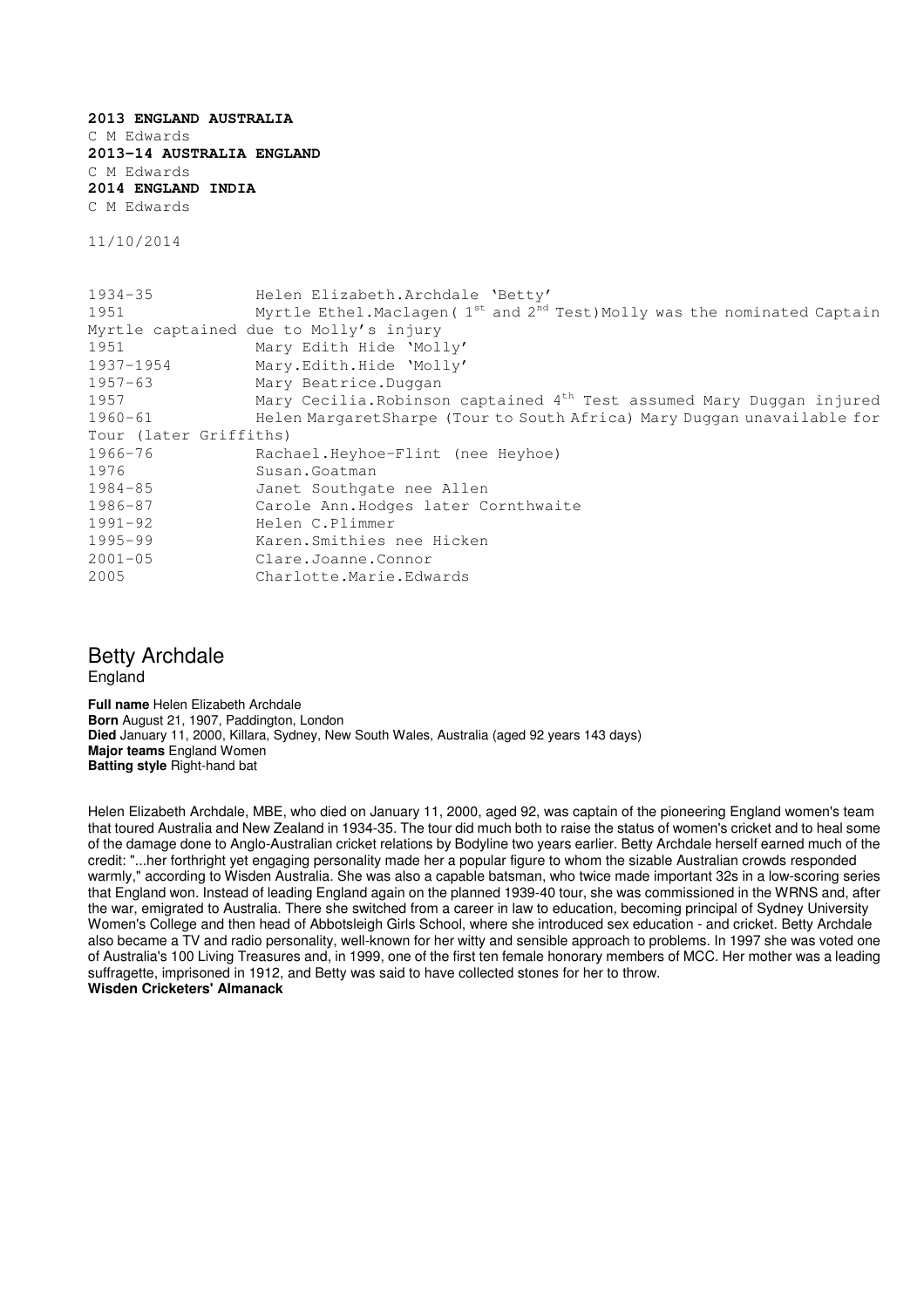# Clare Connor England

Player profile

**Full name** Clare Joanne Connor **Born** September 1, 1976, Brighton, Sussex **Current age** 29 years 286 days **Major teams** England Women, Sussex Women **Also known as** Des O **Batting style** Right-hand bat **Other** Commentator

**Statsguru** Women's Test player

 **Notes** 

Awarded the MBE on 12th June 2004 Awarded the OBE on 31st December 2005

 **Profile** 

Clare Connor finished her six-year stint as England captain by winning the Ashes, but missed the winter tour of the subcontinent that followed through injury and announced her retirement soon after, even though she was still not 30. She had been juggling a number of balls for some time. She teaches English and PE at Brighton College while heading up their PR operations, and managed to squeeze in commentary stints on Channel 4 among other media work (although she was helped by having a sabbatical). She received the MBE in 2004 and after a glittering 2005 the OBE was added to her many other achievements which include being named Vodafone Player of the Year in 2002.

An allrounder who batted right-handed and bowled slow left-armers, Connor was appointed England captain in 2000, a role which she grew into gradually. Slowly, surely, she helped to mould England into a force to be reckoned with which culminated in their 1-0 Ashes series win in 2005. England had last won the Ashes a mere 42 years before.

Connor first made the headlines when she played cricket for Brighton College 1st XI. In 2002, she became the first women to play in The Cricketer Cup when she appeared for Old Brightonians against Lancing Rovers. Other career highlights include taking a televised hat-trick for England against India in 1999. **Jenny Thompson** March 2006

### Mary Duggan England

Player profile

**Full name** Mary Beatrice Duggan **Born** November 7, 1925 **Died** March 10, 1973, Ledbury, Herefordshire (aged 47 years 123 days) **Major teams** England Women, Middlesex Women, South Women, Yorkshire Women **Batting style** Right-hand bat

**Statsguru** Women's Test player

#### **Profile**

Mary Beatrice Duggan, who died on March 12, aged 48, played for Worcestershire, Yorkshire and England, whom she captained for several years. She toured Australia with the England teams of 1948-49 and 1957-58 before being given the captaincy, retiring after ending her career in 1963 with innings of 101 not out and 32 and bowling figures of 7 for 72 which helped England to victory by 49 runs over Australia at The Oval and so deciding the Test rubber. She bowled fast-medium left-arm. For ten years before her death she was vice-principal of Dartford (Kent) College of Education. She left £500 to the Women"s Cricket Association to assist in the coaching of young women cricketers.

**Wisden Cricketers' Almanack**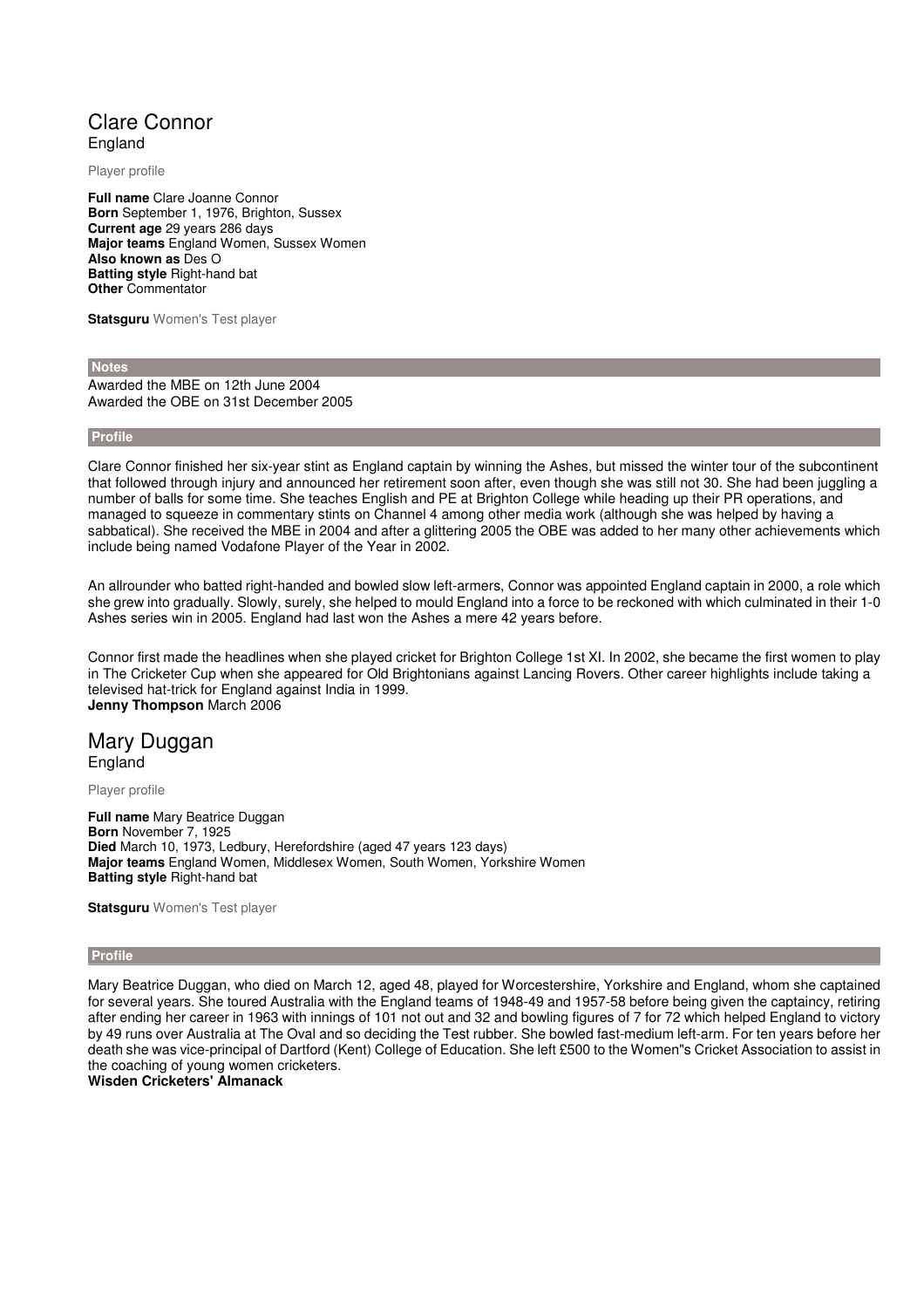# Charlotte Edwards England

Player profile

**Full name** Charlotte Marie Edwards **Born** December 17, 1979, Huntingdon **Current age** 26 years 179 days **Major teams** East Anglia Women, England Women, Kent Women, Northern Districts Women **Batting style** Right-hand bat **Bowling style** Legbreak

**Statsguru** Women's Test player

 **Profile** 

A hard-hitting top-order bat, Charlotte Edwards became the youngest woman to have played for England, when she made her debut against New Zealand at Guildford as the age of 16. (Holly Colvin later became the youngest, aged 15, in the first Ashes Test in 2005). Edwards was anything but out of her depth, and in 1997 smashed 12 centuries, including one off 118 balls against the touring South Africans. The day before her 18th birthday, she scored a then-record ODI score of 173 not out in a World Cup match against Ireland. In 1998-99 she scored her maiden Test hundred against India but, while still scoring runs, she did not score as many runs as had been expected. In 2000, she was sidelined by a serious cruciate ligament injury sustained while playing hockey which caused her to miss almost all of the 2001 season. When she returned, she showed no hint that her talent had been diminished by the lay-off and continued in the same punishing vein. In 2005 she stepped up from her role as England vice-captain to take full charge of the side when Clare Connor was injured, and was appointed full-time when Connor retired in March 2006. She plays her county cricket for Kent, whom she captains, and when she's not playing cricket, she's actually working in the game - at Hunts County bats. **Cricinfo staff** March 2006

## Susan Goatman **England**

**Full name** Susan Goatman **Born** February 5, 1945, Thanet, Kent **Current age** 61 years 129 days **Major teams** East Women, England Women, Kent Women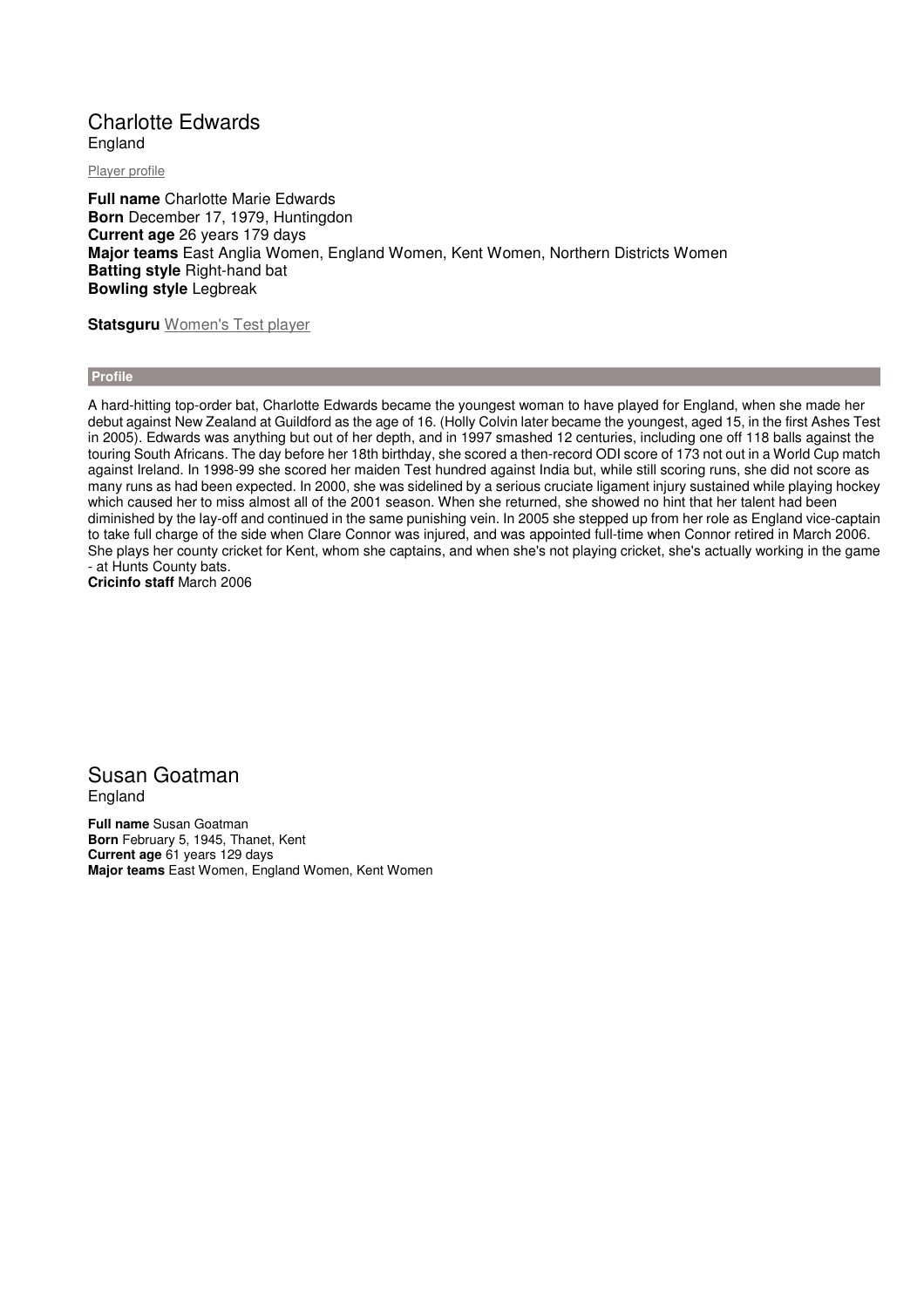# Rachael Heyhoe-Flint England

Player profile

**Full name** Rachael Heyhoe-Flint **Born** June 11, 1939, Wolverhampton, Staffordshire **Current age** 67 years 3 days **Major teams** England Women **Also known as** Rachael Heyhoe **Batting style** Right-hand bat **Other** Commentator

**Statsguru** Women's Test player

#### **Notes**

Awarded the MBE for services to cricket in 1972

#### **Profile**

Rachael Heyhoe-Flint epitomised women's cricket in England for more than a generation, bringing it respectability and a higher profile that it had enjoyed before she played. After she retired she continued to promote the sport through he strong media presence and personality.

As a batsman, she was one of the best, capable of cavalier aggression or determined defence. She took over the England captaincy in 1966 and remained unbeaten in six series. Her crowning glory was leading England to victory in the 1973 World Cup, not least because she had been instrumental in getting the tournament off the ground - and two years before the men as well.

In 1976, aged 37, she batted for 521 minutes in making 179 against Australia at The Oval, and in doing so earned England a series draw. Thirteen years earlier she hit the first six in a women's Test, on the same ground against the same opposition. When she retired in she held the Test record for runs scored.

But her high profile put some noses in the establishment out of joint. In 1978 she was replaced as England captain, although she was recalled for the 1979 home series against West Indies and then, aged 43, for the 1982 World Cup. Although she had a brief spell as England's manager, she was again sidelined by the authorities. It would have galled them that almost 20 years later Heyhoe-Flint remains in many people's minds the most recognisable women's cricketer.

She was, fittingly, one of the first women admitted to the MCC, and in 2004 she became the first woman elected to the full committee. An accomplished after-dinner speaker, she also represented England at hockey, playing in goal, and was for many years a director of Wolverhampton Wanderers. **Martin Williamson** (May 2004)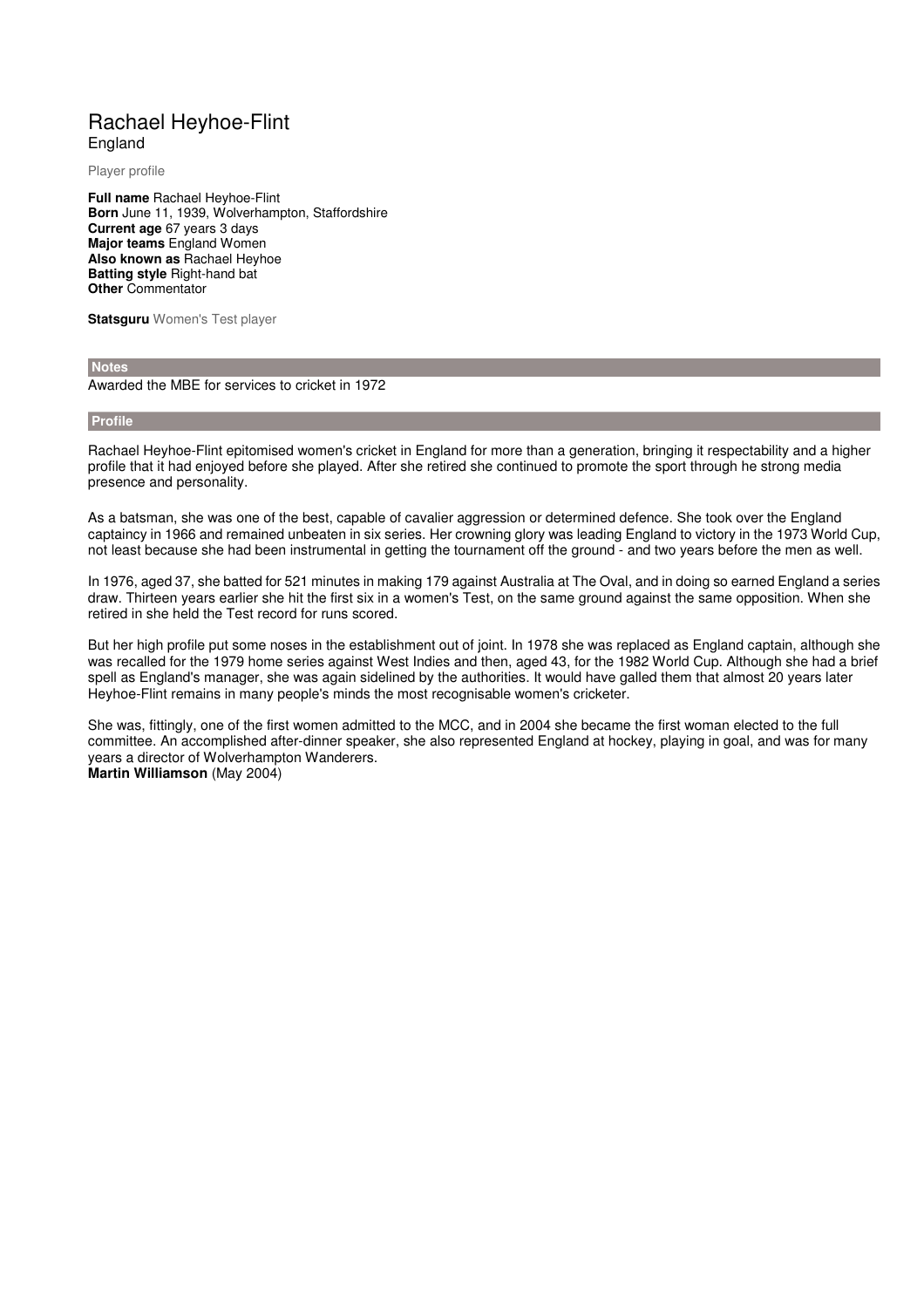# Molly Hide

England

**Full name** Mary Edith Hide **Born** October 24, 1913, Shanghai, China **Died** September 10, 1995, Surrey (aged 81 years 321 days) **Major teams** England Women **Batting style** Right-hand bat **Bowling style** Right-arm medium

### **Wisden obituary**

Mary Edith Hide, died in hospital on September 10, 1995, aged 81. Molly Hide was a farmer's daughter from Surrey (though she was born in Shanghai) who became one of the great pioneers of women's cricket in England. She played in the first ever women's Test in Brisbane in December 1934 and was England captain for 17 years. Tall and lithe, she could drive the ball beautifully, but her batting had a strength as well as a style that astonished sceptical male spectators, many of whom in her era thought women's cricket was like a dog on its hind legs. Her first great triumph came after the 1934-35 tour moved on to New Zealand, when she scored a century in the Christchurch Test, putting on 235 with Betty Snowball. England declared at 503 for five -- New Zealand had been bowled out for 44, and lost by an innings and 337. She became captain for the home series against Australia two years later and held the post until her retirement in 1954. She would have missed the 1939-40 tour of Australia because her parents persuaded her to stay on the farm and not go gallivanting. But the tour was cancelled anyway, and when it finally took place nine years later she scored five centuries, including 124 not out at the Sydney Cricket Ground, and her portrait was hung in the pavilion. In 15 Tests she scored 872 runs at 36.33, and took 36 wickets at 15.25, with the slowish off-cutters that she bowled only reluctantly. Her captaincy was firm, even stern, and she remained in touch with the game, as a selector and, in 1973, president of the Women's Cricket Association. Molly Hide also played lacrosse for England. She was something of a Joan Hunter Dunn figure but more than that, as Netta Rheinberg said, she was the personification of women's cricket, doing an immense amount to give the game credibility.

## **Wisden Cricketers' Almanack**

## Carole Hodges England

**Full name** Carole Ann Hodges **Born** September 1, 1959, Blackpool, Lancashire **Current age** 46 years 286 days **Major teams** England Women, Lancashire and Cheshire Women **Also known as** Carole Cornthwaite **Batting style** Right-hand bat **Bowling style** Right-arm offbreak

### Myrtle Maclagan England

**Full name** Myrtle Ethel Maclagan **Born** April 2, 1911 **Died** March 11, 1993, Farnham, Surrey (aged 81 years 343 days) **Major teams** England Women, South Women, Surrey Women **Bowling style** Right-arm offbreak

Myrtle Ethel Maclagan, MBE, who died at Farnham on March 11, 1993, aged 81, was one of the best-known women cricketers of her day. She was in the cricket team at the Royal School, Bath, for six years and, having been coached by Tich Freeman, took five wickets in five balls with her offbreaks against Cheltenham Ladies College. She became a national personality after being chosen for the pioneering tour of Australia in 1934-35. In the first Test at Brisbane she made 72 and took 7 for 10; in the second game at Sydney she made 119, the first hundred in a women's Test. England's men had just lost the Ashes but soon Maclagan's opening partnership with Betty Snowball was being compared to Hobbs and Sutcliffe, and the Morning Post published the following quatrain: Helen Sharpe **England**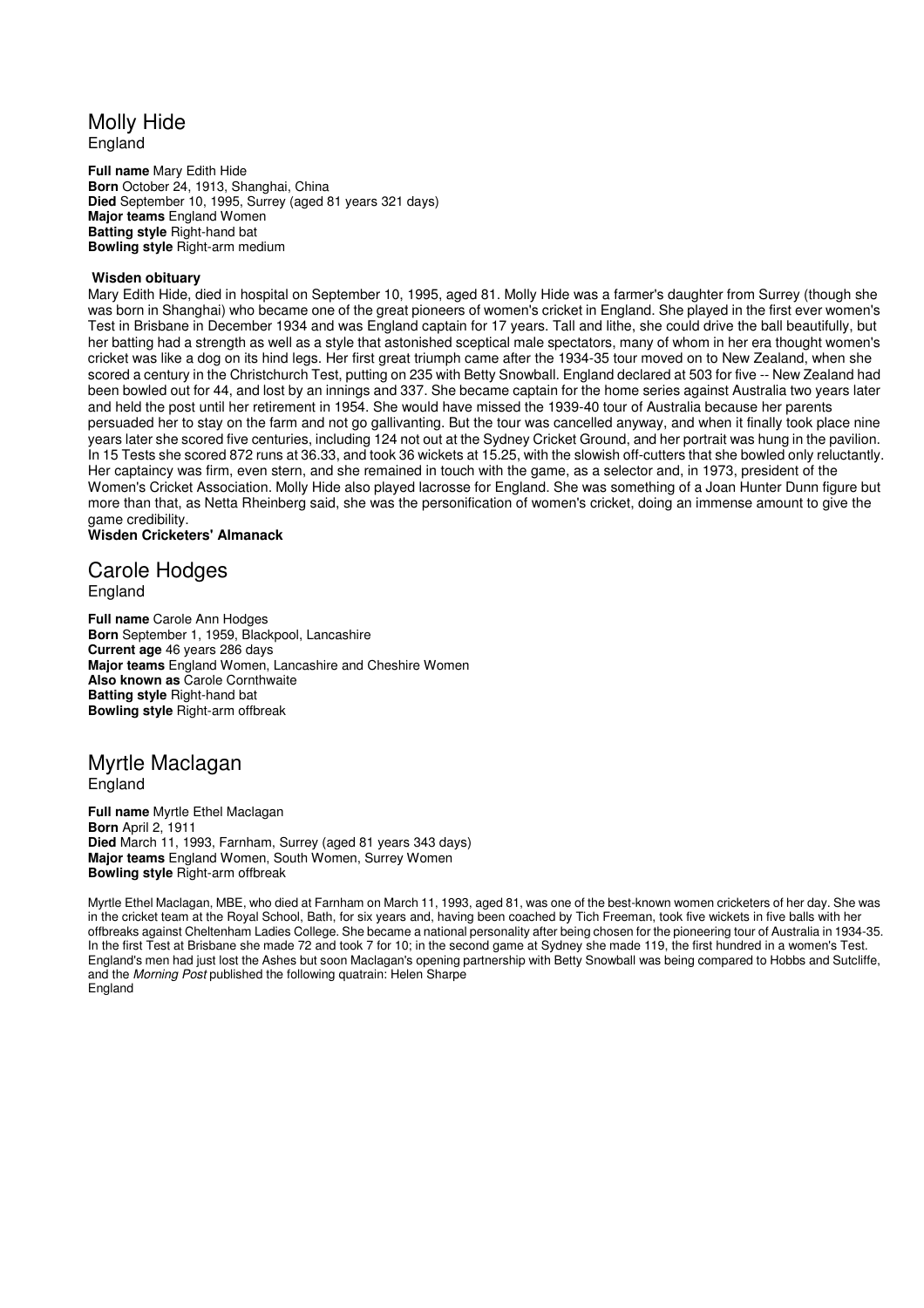# Helen Plimmer

England

**Full name** Helen C Plimmer **Born** June 3, 1965 **Current age** 41 years 11 days **Major teams** England Women, Yorkshire Women

# Cecilia Robinson England

**Full name** Mary Cecilia Robinson **Born** May 22, 1924, Canterbury, Kent **Current age** 82 years 23 days **Major teams** East Women, England Women, Kent Women **Batting style** Right-hand bat

# Helen Sharpe England

**Full name** Helen Margaret Sharpe **Born** February 23, 1937 **Died** December 7, 1996 (aged 59 years 288 days) **Major teams** England Women, Middlesex Women **Also known as** Helen Griffiths

# Jan Southgate England

**Full name** Janet Southgate **Born** September 24, 1955 **Current age** 50 years 263 days **Major teams** England Women, Sussex Women **Also known as** Janet Allen

Janet Southgate nee Allen